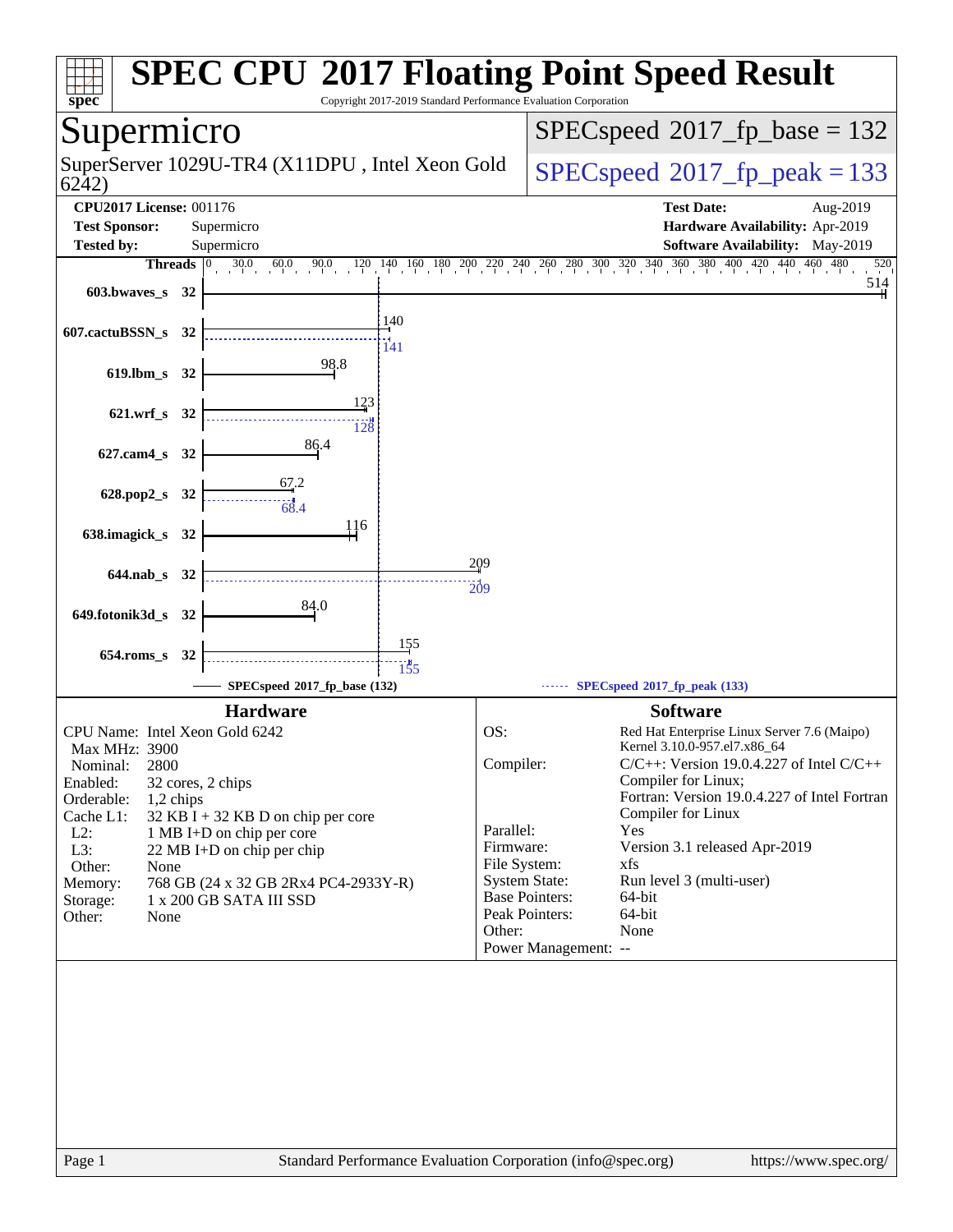

Copyright 2017-2019 Standard Performance Evaluation Corporation

## Supermicro

6242) SuperServer 1029U-TR4 (X11DPU, Intel Xeon Gold  $\big|$  [SPECspeed](http://www.spec.org/auto/cpu2017/Docs/result-fields.html#SPECspeed2017fppeak)®2017 fp\_peak = 133

[SPECspeed](http://www.spec.org/auto/cpu2017/Docs/result-fields.html#SPECspeed2017fpbase)<sup>®</sup>2017 fp base = 132

**[CPU2017 License:](http://www.spec.org/auto/cpu2017/Docs/result-fields.html#CPU2017License)** 001176 **[Test Date:](http://www.spec.org/auto/cpu2017/Docs/result-fields.html#TestDate)** Aug-2019 **[Test Sponsor:](http://www.spec.org/auto/cpu2017/Docs/result-fields.html#TestSponsor)** Supermicro **[Hardware Availability:](http://www.spec.org/auto/cpu2017/Docs/result-fields.html#HardwareAvailability)** Apr-2019 **[Tested by:](http://www.spec.org/auto/cpu2017/Docs/result-fields.html#Testedby)** Supermicro **[Software Availability:](http://www.spec.org/auto/cpu2017/Docs/result-fields.html#SoftwareAvailability)** May-2019

#### **[Results Table](http://www.spec.org/auto/cpu2017/Docs/result-fields.html#ResultsTable)**

|                          | <b>Base</b>    |                |              |                |       |                |       | <b>Peak</b>    |                |              |                |              |                |              |
|--------------------------|----------------|----------------|--------------|----------------|-------|----------------|-------|----------------|----------------|--------------|----------------|--------------|----------------|--------------|
| <b>Benchmark</b>         | <b>Threads</b> | <b>Seconds</b> | <b>Ratio</b> | <b>Seconds</b> | Ratio | <b>Seconds</b> | Ratio | <b>Threads</b> | <b>Seconds</b> | <b>Ratio</b> | <b>Seconds</b> | <b>Ratio</b> | <b>Seconds</b> | <b>Ratio</b> |
| $603.bwaves$ s           | 32             | 115            | 515          | 115            | 514   | 115            | 512   | 32             | 115            | 515          | <u>115</u>     | 514          | 115            | 512          |
| 607.cactuBSSN s          | 32             | 119            | 141          | 119            | 140   | <u>119</u>     | 140   | 32             | 118            | 141          | 118            | 141          | 119            | 141          |
| $619.$ lbm s             | 32             | 52.9           | 99.0         | 53.0           | 98.8  | 53.0           | 98.8  | 32             | 52.9           | 99.0         | 53.0           | 98.8         | 53.0           | 98.8         |
| $621$ .wrf s             | 32             | 107            | 123          | 108            | 123   | 109            | 121   | 32             | 105            | 126          | 104            | <u>128</u>   | 103            | 128          |
| $627$ .cam4 s            | 32             | 102            | 86.7         | 103            | 86.3  | 103            | 86.4  | 32             | 102            | 86.7         | 103            | 86.3         | 103            | 86.4         |
| $628.pop2_s$             | 32             | 177            | 67.1         | 175            | 68.0  | 177            | 67.2  | 32             | 174            | 68.4         | 172            | 68.9         | 176            | 67.3         |
| 638.imagick_s            | 32             | 125            | <b>116</b>   | 125            | 116   | 131            | 110   | 32             | 125            | <b>116</b>   | 125            | 116          | 131            | 110          |
| $644$ .nab s             | 32             | 83.8           | 209          | 83.7           | 209   | 84.3           | 207   | 32             | 83.8           | 209          | 83.8           | 209          | 83.8           | 209          |
| 649.fotonik3d s          | 32             | <u>109</u>     | 84.0         | 109            | 83.5  | 108            | 84.4  | 32             | <u>109</u>     | 84.0         | 109            | 83.5         | 108            | 84.4         |
| $654$ .roms_s            | 32             | 101            | 155          | 101            | 156   | 101            | 155   | 32             | 100            | 157          | 101            | 155          | 102            | 155          |
| SPECspeed®2017_fp_base = | 132            |                |              |                |       |                |       |                |                |              |                |              |                |              |

**[SPECspeed](http://www.spec.org/auto/cpu2017/Docs/result-fields.html#SPECspeed2017fppeak)[2017\\_fp\\_peak =](http://www.spec.org/auto/cpu2017/Docs/result-fields.html#SPECspeed2017fppeak) 133**

Results appear in the [order in which they were run.](http://www.spec.org/auto/cpu2017/Docs/result-fields.html#RunOrder) Bold underlined text [indicates a median measurement](http://www.spec.org/auto/cpu2017/Docs/result-fields.html#Median).

#### **[Operating System Notes](http://www.spec.org/auto/cpu2017/Docs/result-fields.html#OperatingSystemNotes)**

Stack size set to unlimited using "ulimit -s unlimited"

#### **[General Notes](http://www.spec.org/auto/cpu2017/Docs/result-fields.html#GeneralNotes)**

Environment variables set by runcpu before the start of the run: KMP\_AFFINITY = "granularity=fine,compact" LD\_LIBRARY\_PATH = "/home/cpu2017/lib/intel64" OMP\_STACKSIZE = "192M"

 Binaries compiled on a system with 1x Intel Core i9-7900X CPU + 32GB RAM memory using Redhat Enterprise Linux 7.5 Transparent Huge Pages enabled by default Prior to runcpu invocation Filesystem page cache synced and cleared with: sync; echo 3> /proc/sys/vm/drop\_caches

 NA: The test sponsor attests, as of date of publication, that CVE-2017-5754 (Meltdown) is mitigated in the system as tested and documented. Yes: The test sponsor attests, as of date of publication, that CVE-2017-5753 (Spectre variant 1) is mitigated in the system as tested and documented. Yes: The test sponsor attests, as of date of publication, that CVE-2017-5715 (Spectre variant 2) is mitigated in the system as tested and documented.

#### **[Platform Notes](http://www.spec.org/auto/cpu2017/Docs/result-fields.html#PlatformNotes)**

 BIOS Settings: Hyper-Threading = Disable

**(Continued on next page)**

Page 2 Standard Performance Evaluation Corporation [\(info@spec.org\)](mailto:info@spec.org) <https://www.spec.org/>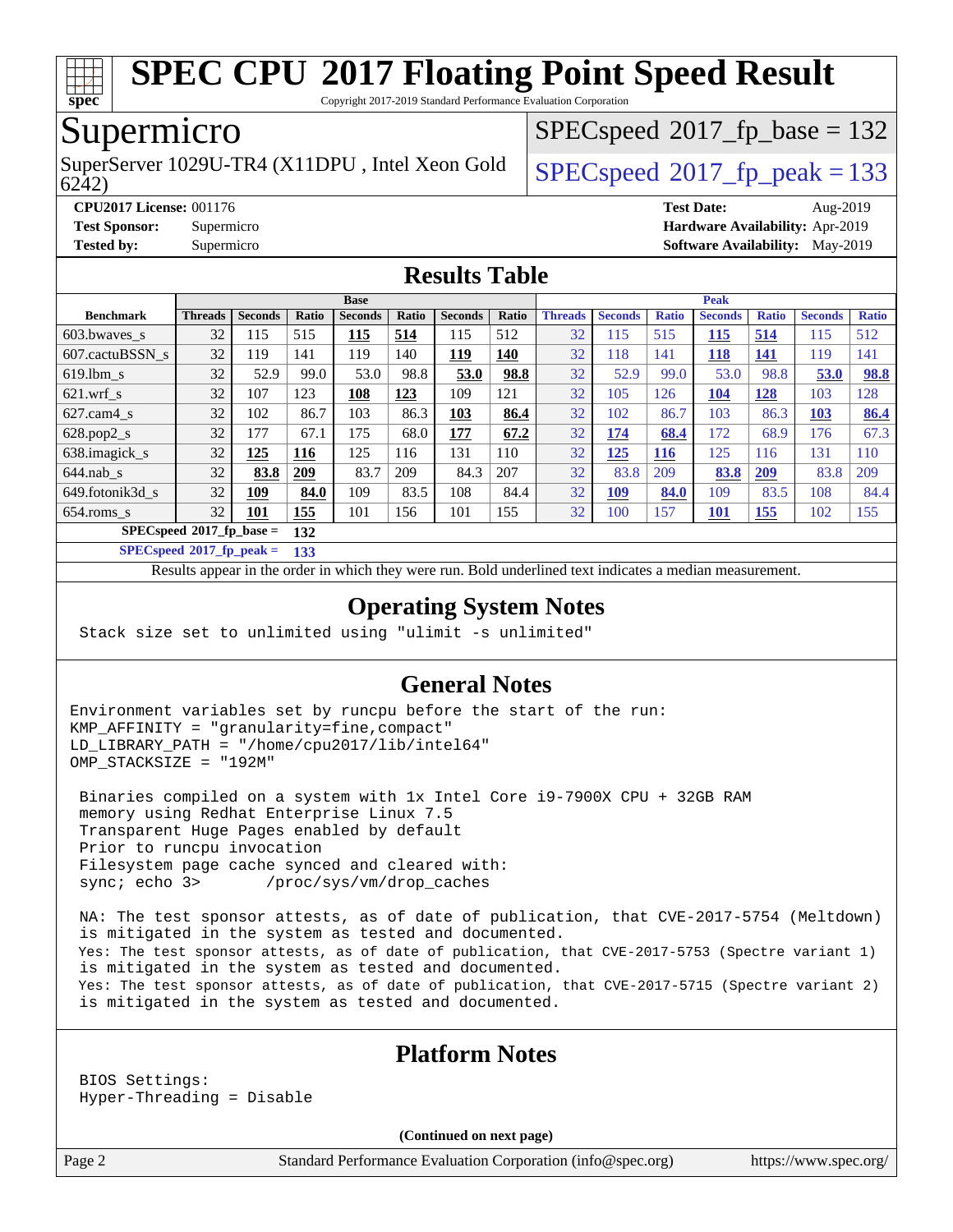

Copyright 2017-2019 Standard Performance Evaluation Corporation

#### Supermicro

6242) SuperServer 1029U-TR4 (X11DPU, Intel Xeon Gold  $\big|$  [SPECspeed](http://www.spec.org/auto/cpu2017/Docs/result-fields.html#SPECspeed2017fppeak)<sup>®</sup>2017 fp\_peak = 133

[SPECspeed](http://www.spec.org/auto/cpu2017/Docs/result-fields.html#SPECspeed2017fpbase)<sup>®</sup>2017 fp base = 132

**[CPU2017 License:](http://www.spec.org/auto/cpu2017/Docs/result-fields.html#CPU2017License)** 001176 **[Test Date:](http://www.spec.org/auto/cpu2017/Docs/result-fields.html#TestDate)** Aug-2019 **[Test Sponsor:](http://www.spec.org/auto/cpu2017/Docs/result-fields.html#TestSponsor)** Supermicro **[Hardware Availability:](http://www.spec.org/auto/cpu2017/Docs/result-fields.html#HardwareAvailability)** Apr-2019 **[Tested by:](http://www.spec.org/auto/cpu2017/Docs/result-fields.html#Testedby)** Supermicro **[Software Availability:](http://www.spec.org/auto/cpu2017/Docs/result-fields.html#SoftwareAvailability)** May-2019

#### **[Platform Notes \(Continued\)](http://www.spec.org/auto/cpu2017/Docs/result-fields.html#PlatformNotes)**

Page 3 Standard Performance Evaluation Corporation [\(info@spec.org\)](mailto:info@spec.org) <https://www.spec.org/> Power Technology = Custom Power Performance Tuning = BIOS Controls EPB ENERGY\_PERF\_BIAS\_CFG mode = Performance Hardware P-state = Out of Band Mode Stale AtoS = Disable SDDC Plus One = Disable ADDDC Sparing = Disable Patrol Scrub = Disable Sysinfo program /home/cpu2017/bin/sysinfo Rev: r5974 of 2018-05-19 9bcde8f2999c33d61f64985e45859ea9 running on CPU2017-01 Thu Aug 15 22:59:18 2019 SUT (System Under Test) info as seen by some common utilities. For more information on this section, see <https://www.spec.org/cpu2017/Docs/config.html#sysinfo> From /proc/cpuinfo model name : Intel(R) Xeon(R) Gold 6242 CPU @ 2.80GHz 2 "physical id"s (chips) 32 "processors" cores, siblings (Caution: counting these is hw and system dependent. The following excerpts from /proc/cpuinfo might not be reliable. Use with caution.) cpu cores : 16 siblings : 16 physical 0: cores 0 1 2 3 4 5 6 7 8 9 10 11 12 13 14 15 physical 1: cores 0 1 2 3 4 5 6 7 8 9 10 11 12 13 14 15 From lscpu: Architecture: x86\_64 CPU op-mode(s): 32-bit, 64-bit Byte Order: Little Endian  $CPU(s):$  32 On-line CPU(s) list: 0-31 Thread(s) per core: 1 Core(s) per socket: 16 Socket(s): 2 NUMA node(s): 2 Vendor ID: GenuineIntel CPU family: 6 Model: 85 Model name: Intel(R) Xeon(R) Gold 6242 CPU @ 2.80GHz Stepping: 7 CPU MHz: 2800.000 BogoMIPS: 5600.00 Virtualization: VT-x L1d cache: 32K L1i cache: 32K **(Continued on next page)**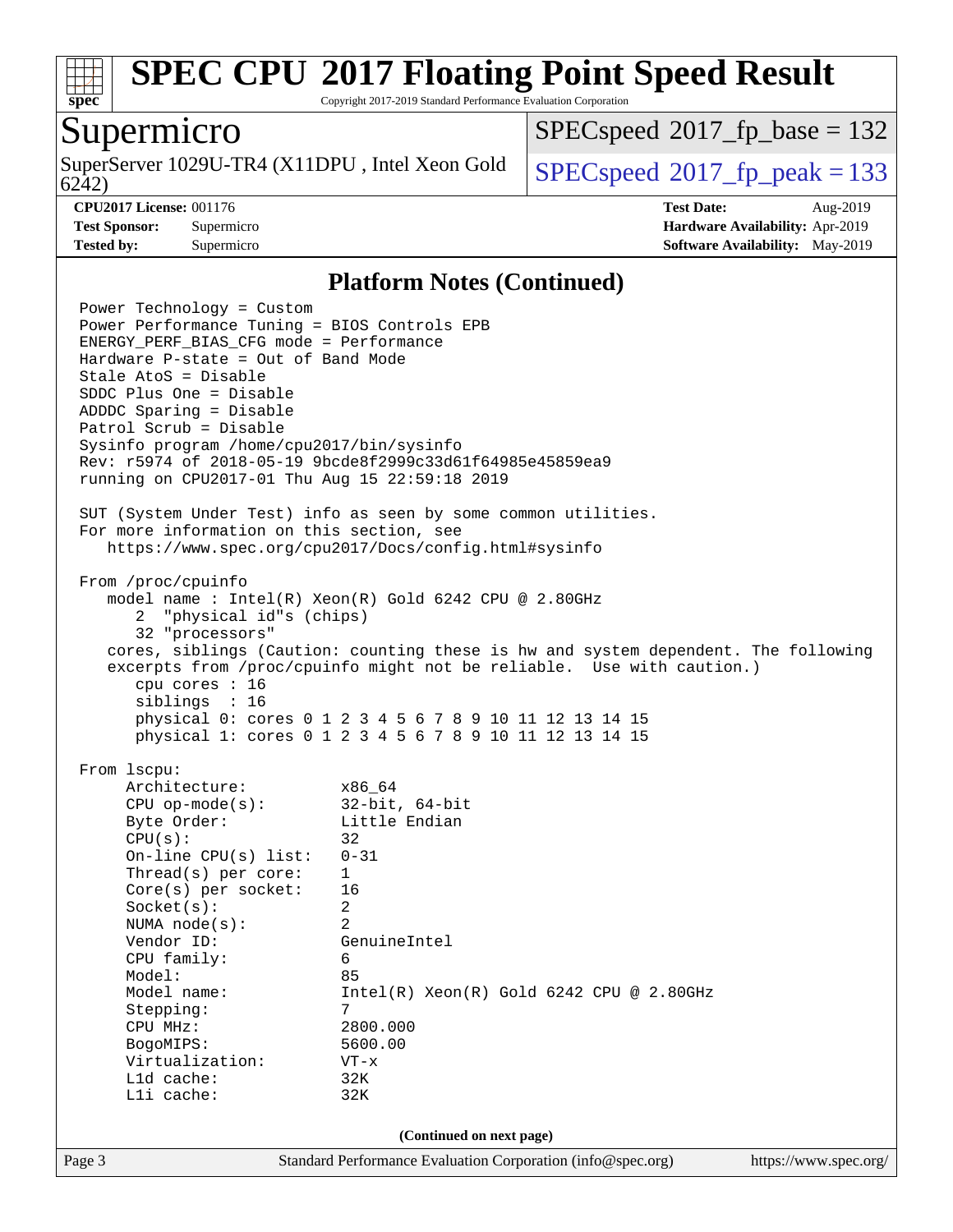

Copyright 2017-2019 Standard Performance Evaluation Corporation

## Supermicro

6242) SuperServer 1029U-TR4 (X11DPU, Intel Xeon Gold  $\big|$  [SPECspeed](http://www.spec.org/auto/cpu2017/Docs/result-fields.html#SPECspeed2017fppeak)®2017 fp\_peak = 133

[SPECspeed](http://www.spec.org/auto/cpu2017/Docs/result-fields.html#SPECspeed2017fpbase)<sup>®</sup>2017 fp base = 132

#### **[CPU2017 License:](http://www.spec.org/auto/cpu2017/Docs/result-fields.html#CPU2017License)** 001176 **[Test Date:](http://www.spec.org/auto/cpu2017/Docs/result-fields.html#TestDate)** Aug-2019

**[Test Sponsor:](http://www.spec.org/auto/cpu2017/Docs/result-fields.html#TestSponsor)** Supermicro **[Hardware Availability:](http://www.spec.org/auto/cpu2017/Docs/result-fields.html#HardwareAvailability)** Apr-2019 **[Tested by:](http://www.spec.org/auto/cpu2017/Docs/result-fields.html#Testedby)** Supermicro **[Software Availability:](http://www.spec.org/auto/cpu2017/Docs/result-fields.html#SoftwareAvailability)** May-2019

#### **[Platform Notes \(Continued\)](http://www.spec.org/auto/cpu2017/Docs/result-fields.html#PlatformNotes)**

 L2 cache: 1024K L3 cache: 22528K NUMA node0 CPU(s): 0-15 NUMA node1 CPU(s): 16-31

Flags: fpu vme de pse tsc msr pae mce cx8 apic sep mtrr pge mca cmov pat pse36 clflush dts acpi mmx fxsr sse sse2 ss ht tm pbe syscall nx pdpe1gb rdtscp lm constant\_tsc art arch\_perfmon pebs bts rep\_good nopl xtopology nonstop\_tsc aperfmperf eagerfpu pni pclmulqdq dtes64 monitor ds\_cpl vmx smx est tm2 ssse3 sdbg fma cx16 xtpr pdcm pcid dca sse4\_1 sse4\_2 x2apic movbe popcnt tsc\_deadline\_timer aes xsave avx f16c rdrand lahf\_lm abm 3dnowprefetch epb cat\_l3 cdp\_l3 intel\_ppin intel\_pt ssbd mba ibrs ibpb stibp ibrs\_enhanced tpr\_shadow vnmi flexpriority ept vpid fsgsbase tsc\_adjust bmi1 hle avx2 smep bmi2 erms invpcid rtm cqm mpx rdt\_a avx512f avx512dq rdseed adx smap clflushopt clwb avx512cd avx512bw avx512vl xsaveopt xsavec xgetbv1 cqm\_llc cqm\_occup\_llc cqm\_mbm\_total cqm\_mbm\_local dtherm ida arat pln pts hwp\_epp pku ospke avx512\_vnni spec\_ctrl intel\_stibp flush\_l1d arch\_capabilities

 /proc/cpuinfo cache data cache size : 22528 KB

 From numactl --hardware WARNING: a numactl 'node' might or might not correspond to a physical chip. available: 2 nodes (0-1) node 0 cpus: 0 1 2 3 4 5 6 7 8 9 10 11 12 13 14 15 node 0 size: 391838 MB node 0 free: 377628 MB node 1 cpus: 16 17 18 19 20 21 22 23 24 25 26 27 28 29 30 31 node 1 size: 393216 MB node 1 free: 382206 MB node distances: node 0 1 0: 10 21 1: 21 10 From /proc/meminfo MemTotal: 791182216 kB HugePages\_Total: 0 Hugepagesize: 2048 kB

 From /etc/\*release\* /etc/\*version\* os-release: NAME="Red Hat Enterprise Linux Server" VERSION="7.6 (Maipo)" ID="rhel" ID\_LIKE="fedora" VARIANT="Server" VARIANT\_ID="server" VERSION\_ID="7.6"

**(Continued on next page)**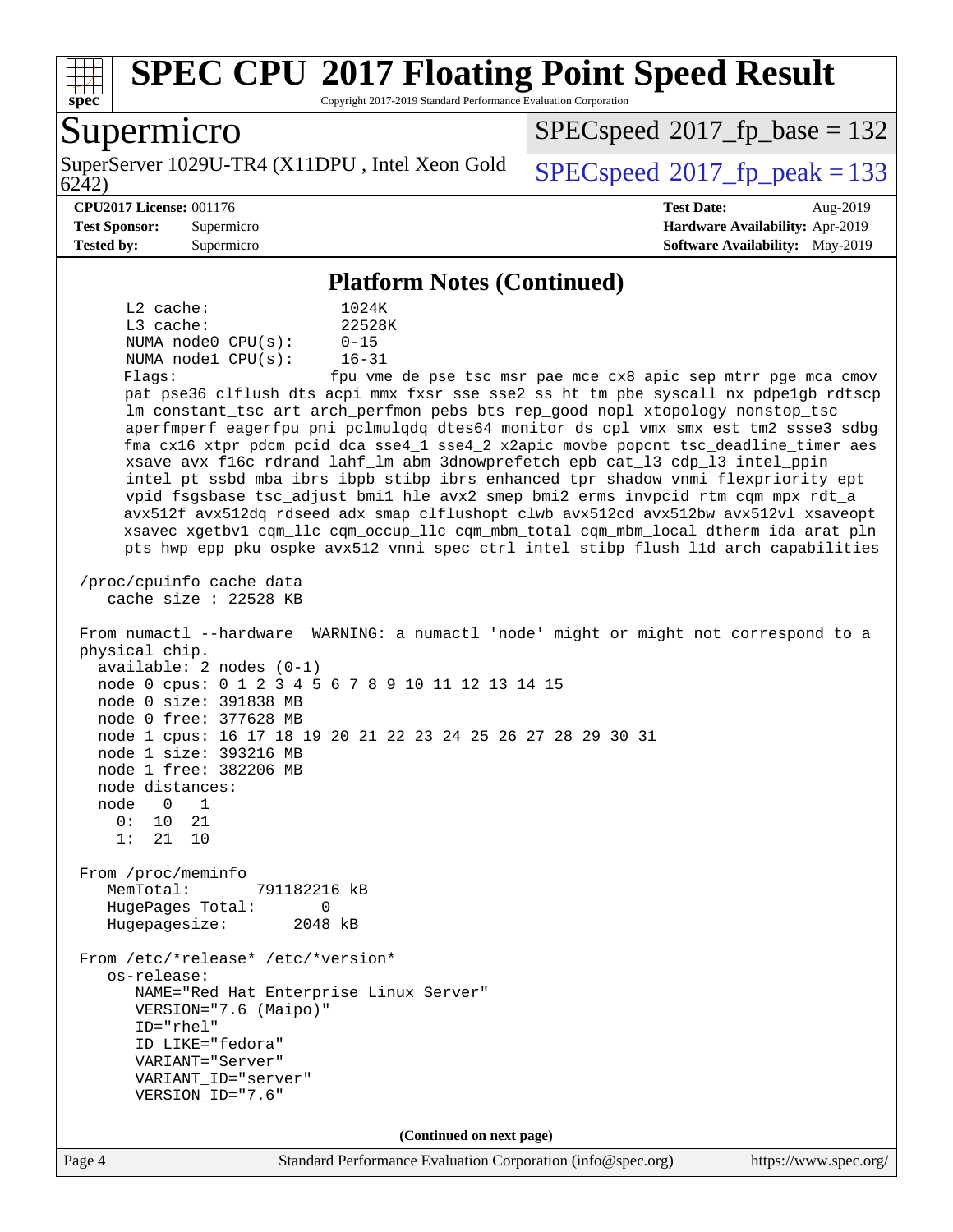

Copyright 2017-2019 Standard Performance Evaluation Corporation

#### Supermicro

6242) SuperServer 1029U-TR4 (X11DPU, Intel Xeon Gold  $\big|$  [SPECspeed](http://www.spec.org/auto/cpu2017/Docs/result-fields.html#SPECspeed2017fppeak)®2017 fp\_peak = 133

[SPECspeed](http://www.spec.org/auto/cpu2017/Docs/result-fields.html#SPECspeed2017fpbase)<sup>®</sup>2017 fp base = 132

**[CPU2017 License:](http://www.spec.org/auto/cpu2017/Docs/result-fields.html#CPU2017License)** 001176 **[Test Date:](http://www.spec.org/auto/cpu2017/Docs/result-fields.html#TestDate)** Aug-2019 **[Test Sponsor:](http://www.spec.org/auto/cpu2017/Docs/result-fields.html#TestSponsor)** Supermicro **[Hardware Availability:](http://www.spec.org/auto/cpu2017/Docs/result-fields.html#HardwareAvailability)** Apr-2019 **[Tested by:](http://www.spec.org/auto/cpu2017/Docs/result-fields.html#Testedby)** Supermicro **[Software Availability:](http://www.spec.org/auto/cpu2017/Docs/result-fields.html#SoftwareAvailability)** May-2019

#### **[Platform Notes \(Continued\)](http://www.spec.org/auto/cpu2017/Docs/result-fields.html#PlatformNotes)**

Page 5 Standard Performance Evaluation Corporation [\(info@spec.org\)](mailto:info@spec.org) <https://www.spec.org/> PRETTY\_NAME="Red Hat Enterprise Linux Server 7.6 (Maipo)" redhat-release: Red Hat Enterprise Linux Server release 7.6 (Maipo) system-release: Red Hat Enterprise Linux Server release 7.6 (Maipo) system-release-cpe: cpe:/o:redhat:enterprise\_linux:7.6:ga:server uname -a: Linux CPU2017-01 3.10.0-957.el7.x86\_64 #1 SMP Thu Oct 4 20:48:51 UTC 2018 x86\_64 x86\_64 x86\_64 GNU/Linux Kernel self-reported vulnerability status: CVE-2017-5754 (Meltdown): Not affected CVE-2017-5753 (Spectre variant 1): Mitigation: Load fences, \_\_user pointer sanitization CVE-2017-5715 (Spectre variant 2): Mitigation: Enhanced IBRS run-level 3 Aug 15 18:21 SPEC is set to: /home/cpu2017 Filesystem Type Size Used Avail Use% Mounted on /dev/sdb2 xfs 185G 34G 152G 19% / Additional information from dmidecode follows. WARNING: Use caution when you interpret this section. The 'dmidecode' program reads system data which is "intended to allow hardware to be accurately determined", but the intent may not be met, as there are frequent changes to hardware, firmware, and the "DMTF SMBIOS" standard. BIOS American Megatrends Inc. 3.1 04/29/2019 Memory: 24x Micron Technology 36ASF4G72PZ-2G9E2 32 GB 2 rank 2933, configured at 2934 (End of data from sysinfo program) **[Compiler Version Notes](http://www.spec.org/auto/cpu2017/Docs/result-fields.html#CompilerVersionNotes)** ============================================================================== C | 619.lbm\_s(base, peak) 638.imagick\_s(base, peak) | 644.nab\_s(base, peak) ------------------------------------------------------------------------------ Intel(R) C Intel(R) 64 Compiler for applications running on Intel(R)  $64$ , Version 19.0.4.227 Build 20190416 Copyright (C) 1985-2019 Intel Corporation. All rights reserved. ------------------------------------------------------------------------------ ============================================================================== C++, C, Fortran | 607.cactuBSSN\_s(base, peak) ------------------------------------------------------------------------------ Intel(R)  $C++$  Intel(R) 64 Compiler for applications running on Intel(R) 64, **(Continued on next page)**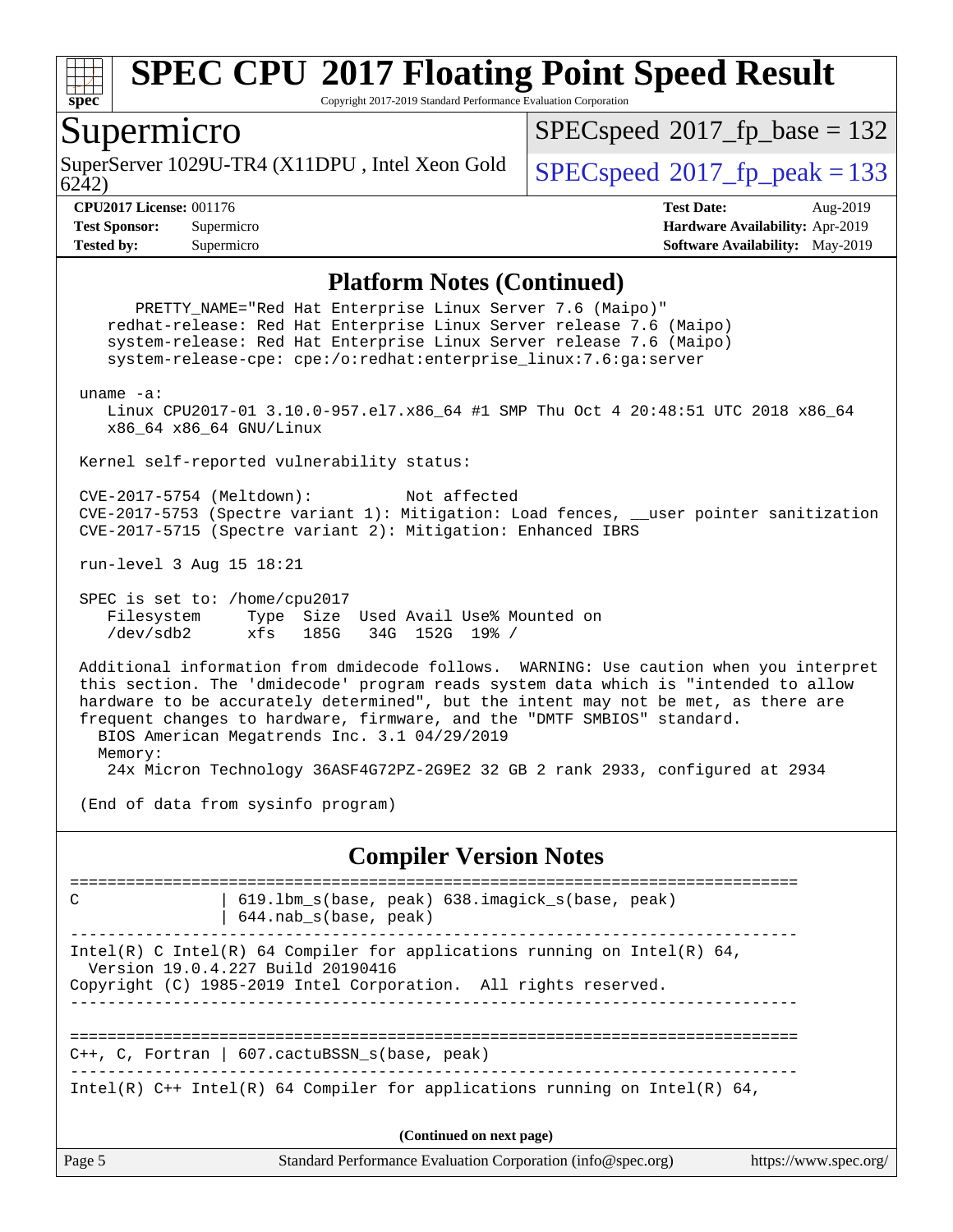

Copyright 2017-2019 Standard Performance Evaluation Corporation

## Supermicro

6242) SuperServer 1029U-TR4 (X11DPU, Intel Xeon Gold  $\big|$  [SPECspeed](http://www.spec.org/auto/cpu2017/Docs/result-fields.html#SPECspeed2017fppeak)®[2017\\_fp\\_peak = 1](http://www.spec.org/auto/cpu2017/Docs/result-fields.html#SPECspeed2017fppeak)33

 $SPEC speed$ <sup>®</sup>[2017\\_fp\\_base = 1](http://www.spec.org/auto/cpu2017/Docs/result-fields.html#SPECspeed2017fpbase)32

**[CPU2017 License:](http://www.spec.org/auto/cpu2017/Docs/result-fields.html#CPU2017License)** 001176 **[Test Date:](http://www.spec.org/auto/cpu2017/Docs/result-fields.html#TestDate)** Aug-2019 **[Test Sponsor:](http://www.spec.org/auto/cpu2017/Docs/result-fields.html#TestSponsor)** Supermicro **[Hardware Availability:](http://www.spec.org/auto/cpu2017/Docs/result-fields.html#HardwareAvailability)** Apr-2019 **[Tested by:](http://www.spec.org/auto/cpu2017/Docs/result-fields.html#Testedby)** Supermicro **Supermicro [Software Availability:](http://www.spec.org/auto/cpu2017/Docs/result-fields.html#SoftwareAvailability)** May-2019

#### **[Compiler Version Notes \(Continued\)](http://www.spec.org/auto/cpu2017/Docs/result-fields.html#CompilerVersionNotes)**

| Version 19.0.4.227 Build 20190416<br>Copyright (C) 1985-2019 Intel Corporation. All rights reserved.<br>$Intel(R)$ C Intel(R) 64 Compiler for applications running on Intel(R) 64,<br>Version 19.0.4.227 Build 20190416<br>Copyright (C) 1985-2019 Intel Corporation. All rights reserved.<br>$Intel(R)$ Fortran Intel(R) 64 Compiler for applications running on Intel(R)<br>64, Version 19.0.4.227 Build 20190416<br>Copyright (C) 1985-2019 Intel Corporation. All rights reserved. |                                                                                        |  |  |  |  |  |
|----------------------------------------------------------------------------------------------------------------------------------------------------------------------------------------------------------------------------------------------------------------------------------------------------------------------------------------------------------------------------------------------------------------------------------------------------------------------------------------|----------------------------------------------------------------------------------------|--|--|--|--|--|
| Fortran                                                                                                                                                                                                                                                                                                                                                                                                                                                                                | 603.bwaves_s(base, peak) 649.fotonik3d_s(base, peak)<br>654.roms_s(base, peak)         |  |  |  |  |  |
| $Intel(R)$ Fortran Intel(R) 64 Compiler for applications running on Intel(R)<br>64, Version 19.0.4.227 Build 20190416<br>Copyright (C) 1985-2019 Intel Corporation. All rights reserved.                                                                                                                                                                                                                                                                                               |                                                                                        |  |  |  |  |  |
|                                                                                                                                                                                                                                                                                                                                                                                                                                                                                        | Fortran, C   621.wrf_s(base, peak) 627.cam4_s(base, peak)<br>$628. pop2_s(base, peak)$ |  |  |  |  |  |
| Intel(R) Fortran Intel(R) 64 Compiler for applications running on Intel(R)<br>64, Version 19.0.4.227 Build 20190416<br>Copyright (C) 1985-2019 Intel Corporation. All rights reserved.<br>Intel(R) C Intel(R) 64 Compiler for applications running on Intel(R) 64,<br>Version 19.0.4.227 Build 20190416<br>Copyright (C) 1985-2019 Intel Corporation. All rights reserved.                                                                                                             |                                                                                        |  |  |  |  |  |

## **[Base Compiler Invocation](http://www.spec.org/auto/cpu2017/Docs/result-fields.html#BaseCompilerInvocation)**

[C benchmarks](http://www.spec.org/auto/cpu2017/Docs/result-fields.html#Cbenchmarks): [icc -m64 -std=c11](http://www.spec.org/cpu2017/results/res2019q3/cpu2017-20190819-17121.flags.html#user_CCbase_intel_icc_64bit_c11_33ee0cdaae7deeeab2a9725423ba97205ce30f63b9926c2519791662299b76a0318f32ddfffdc46587804de3178b4f9328c46fa7c2b0cd779d7a61945c91cd35)

[Fortran benchmarks](http://www.spec.org/auto/cpu2017/Docs/result-fields.html#Fortranbenchmarks): [ifort -m64](http://www.spec.org/cpu2017/results/res2019q3/cpu2017-20190819-17121.flags.html#user_FCbase_intel_ifort_64bit_24f2bb282fbaeffd6157abe4f878425411749daecae9a33200eee2bee2fe76f3b89351d69a8130dd5949958ce389cf37ff59a95e7a40d588e8d3a57e0c3fd751)

[Benchmarks using both Fortran and C](http://www.spec.org/auto/cpu2017/Docs/result-fields.html#BenchmarksusingbothFortranandC): [ifort -m64](http://www.spec.org/cpu2017/results/res2019q3/cpu2017-20190819-17121.flags.html#user_CC_FCbase_intel_ifort_64bit_24f2bb282fbaeffd6157abe4f878425411749daecae9a33200eee2bee2fe76f3b89351d69a8130dd5949958ce389cf37ff59a95e7a40d588e8d3a57e0c3fd751) [icc -m64 -std=c11](http://www.spec.org/cpu2017/results/res2019q3/cpu2017-20190819-17121.flags.html#user_CC_FCbase_intel_icc_64bit_c11_33ee0cdaae7deeeab2a9725423ba97205ce30f63b9926c2519791662299b76a0318f32ddfffdc46587804de3178b4f9328c46fa7c2b0cd779d7a61945c91cd35)

[Benchmarks using Fortran, C, and C++:](http://www.spec.org/auto/cpu2017/Docs/result-fields.html#BenchmarksusingFortranCandCXX) [icpc -m64](http://www.spec.org/cpu2017/results/res2019q3/cpu2017-20190819-17121.flags.html#user_CC_CXX_FCbase_intel_icpc_64bit_4ecb2543ae3f1412ef961e0650ca070fec7b7afdcd6ed48761b84423119d1bf6bdf5cad15b44d48e7256388bc77273b966e5eb805aefd121eb22e9299b2ec9d9) [icc -m64 -std=c11](http://www.spec.org/cpu2017/results/res2019q3/cpu2017-20190819-17121.flags.html#user_CC_CXX_FCbase_intel_icc_64bit_c11_33ee0cdaae7deeeab2a9725423ba97205ce30f63b9926c2519791662299b76a0318f32ddfffdc46587804de3178b4f9328c46fa7c2b0cd779d7a61945c91cd35) [ifort -m64](http://www.spec.org/cpu2017/results/res2019q3/cpu2017-20190819-17121.flags.html#user_CC_CXX_FCbase_intel_ifort_64bit_24f2bb282fbaeffd6157abe4f878425411749daecae9a33200eee2bee2fe76f3b89351d69a8130dd5949958ce389cf37ff59a95e7a40d588e8d3a57e0c3fd751)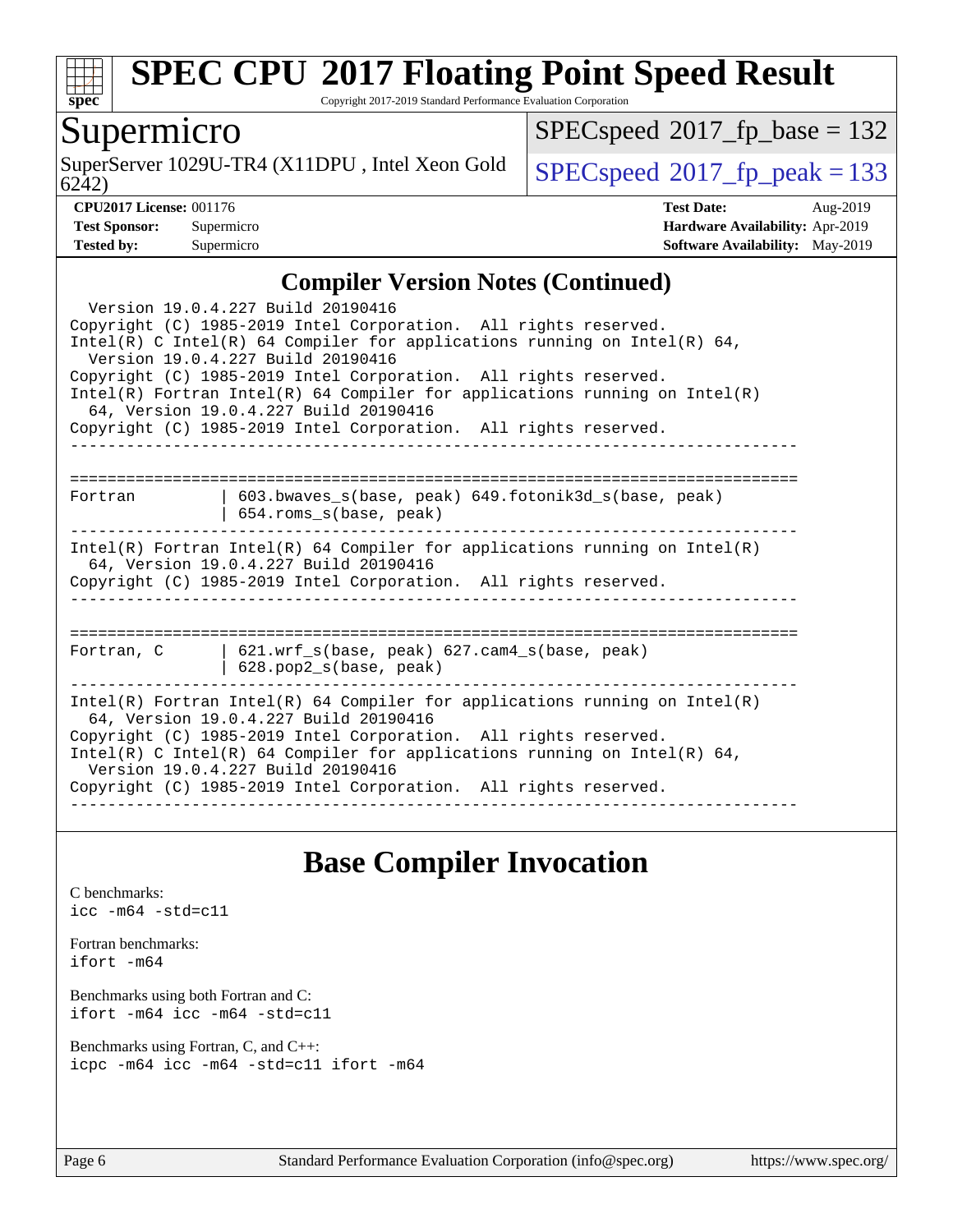

Copyright 2017-2019 Standard Performance Evaluation Corporation

#### Supermicro

SuperServer 1029U-TR4 (X11DPU, Intel Xeon Gold  $\big|$  [SPECspeed](http://www.spec.org/auto/cpu2017/Docs/result-fields.html#SPECspeed2017fppeak)<sup>®</sup>2017 fp\_peak = 133

[SPECspeed](http://www.spec.org/auto/cpu2017/Docs/result-fields.html#SPECspeed2017fpbase)<sup>®</sup>2017 fp base = 132

6242)

**[Tested by:](http://www.spec.org/auto/cpu2017/Docs/result-fields.html#Testedby)** Supermicro **[Software Availability:](http://www.spec.org/auto/cpu2017/Docs/result-fields.html#SoftwareAvailability)** May-2019

**[CPU2017 License:](http://www.spec.org/auto/cpu2017/Docs/result-fields.html#CPU2017License)** 001176 **[Test Date:](http://www.spec.org/auto/cpu2017/Docs/result-fields.html#TestDate)** Aug-2019 **[Test Sponsor:](http://www.spec.org/auto/cpu2017/Docs/result-fields.html#TestSponsor)** Supermicro **[Hardware Availability:](http://www.spec.org/auto/cpu2017/Docs/result-fields.html#HardwareAvailability)** Apr-2019

## **[Base Portability Flags](http://www.spec.org/auto/cpu2017/Docs/result-fields.html#BasePortabilityFlags)**

 603.bwaves\_s: [-DSPEC\\_LP64](http://www.spec.org/cpu2017/results/res2019q3/cpu2017-20190819-17121.flags.html#suite_basePORTABILITY603_bwaves_s_DSPEC_LP64) 607.cactuBSSN\_s: [-DSPEC\\_LP64](http://www.spec.org/cpu2017/results/res2019q3/cpu2017-20190819-17121.flags.html#suite_basePORTABILITY607_cactuBSSN_s_DSPEC_LP64) 619.lbm\_s: [-DSPEC\\_LP64](http://www.spec.org/cpu2017/results/res2019q3/cpu2017-20190819-17121.flags.html#suite_basePORTABILITY619_lbm_s_DSPEC_LP64) 621.wrf\_s: [-DSPEC\\_LP64](http://www.spec.org/cpu2017/results/res2019q3/cpu2017-20190819-17121.flags.html#suite_basePORTABILITY621_wrf_s_DSPEC_LP64) [-DSPEC\\_CASE\\_FLAG](http://www.spec.org/cpu2017/results/res2019q3/cpu2017-20190819-17121.flags.html#b621.wrf_s_baseCPORTABILITY_DSPEC_CASE_FLAG) [-convert big\\_endian](http://www.spec.org/cpu2017/results/res2019q3/cpu2017-20190819-17121.flags.html#user_baseFPORTABILITY621_wrf_s_convert_big_endian_c3194028bc08c63ac5d04de18c48ce6d347e4e562e8892b8bdbdc0214820426deb8554edfa529a3fb25a586e65a3d812c835984020483e7e73212c4d31a38223) 627.cam4\_s: [-DSPEC\\_LP64](http://www.spec.org/cpu2017/results/res2019q3/cpu2017-20190819-17121.flags.html#suite_basePORTABILITY627_cam4_s_DSPEC_LP64) [-DSPEC\\_CASE\\_FLAG](http://www.spec.org/cpu2017/results/res2019q3/cpu2017-20190819-17121.flags.html#b627.cam4_s_baseCPORTABILITY_DSPEC_CASE_FLAG) 628.pop2\_s: [-DSPEC\\_LP64](http://www.spec.org/cpu2017/results/res2019q3/cpu2017-20190819-17121.flags.html#suite_basePORTABILITY628_pop2_s_DSPEC_LP64) [-DSPEC\\_CASE\\_FLAG](http://www.spec.org/cpu2017/results/res2019q3/cpu2017-20190819-17121.flags.html#b628.pop2_s_baseCPORTABILITY_DSPEC_CASE_FLAG) [-convert big\\_endian](http://www.spec.org/cpu2017/results/res2019q3/cpu2017-20190819-17121.flags.html#user_baseFPORTABILITY628_pop2_s_convert_big_endian_c3194028bc08c63ac5d04de18c48ce6d347e4e562e8892b8bdbdc0214820426deb8554edfa529a3fb25a586e65a3d812c835984020483e7e73212c4d31a38223) [-assume byterecl](http://www.spec.org/cpu2017/results/res2019q3/cpu2017-20190819-17121.flags.html#user_baseFPORTABILITY628_pop2_s_assume_byterecl_7e47d18b9513cf18525430bbf0f2177aa9bf368bc7a059c09b2c06a34b53bd3447c950d3f8d6c70e3faf3a05c8557d66a5798b567902e8849adc142926523472) 638.imagick\_s: [-DSPEC\\_LP64](http://www.spec.org/cpu2017/results/res2019q3/cpu2017-20190819-17121.flags.html#suite_basePORTABILITY638_imagick_s_DSPEC_LP64) 644.nab\_s: [-DSPEC\\_LP64](http://www.spec.org/cpu2017/results/res2019q3/cpu2017-20190819-17121.flags.html#suite_basePORTABILITY644_nab_s_DSPEC_LP64) 649.fotonik3d\_s: [-DSPEC\\_LP64](http://www.spec.org/cpu2017/results/res2019q3/cpu2017-20190819-17121.flags.html#suite_basePORTABILITY649_fotonik3d_s_DSPEC_LP64) 654.roms\_s: [-DSPEC\\_LP64](http://www.spec.org/cpu2017/results/res2019q3/cpu2017-20190819-17121.flags.html#suite_basePORTABILITY654_roms_s_DSPEC_LP64)

## **[Base Optimization Flags](http://www.spec.org/auto/cpu2017/Docs/result-fields.html#BaseOptimizationFlags)**

[C benchmarks](http://www.spec.org/auto/cpu2017/Docs/result-fields.html#Cbenchmarks):

[-xCORE-AVX512](http://www.spec.org/cpu2017/results/res2019q3/cpu2017-20190819-17121.flags.html#user_CCbase_f-xCORE-AVX512) [-ipo](http://www.spec.org/cpu2017/results/res2019q3/cpu2017-20190819-17121.flags.html#user_CCbase_f-ipo) [-O3](http://www.spec.org/cpu2017/results/res2019q3/cpu2017-20190819-17121.flags.html#user_CCbase_f-O3) [-no-prec-div](http://www.spec.org/cpu2017/results/res2019q3/cpu2017-20190819-17121.flags.html#user_CCbase_f-no-prec-div) [-qopt-prefetch](http://www.spec.org/cpu2017/results/res2019q3/cpu2017-20190819-17121.flags.html#user_CCbase_f-qopt-prefetch) [-ffinite-math-only](http://www.spec.org/cpu2017/results/res2019q3/cpu2017-20190819-17121.flags.html#user_CCbase_f_finite_math_only_cb91587bd2077682c4b38af759c288ed7c732db004271a9512da14a4f8007909a5f1427ecbf1a0fb78ff2a814402c6114ac565ca162485bbcae155b5e4258871) [-qopt-mem-layout-trans=4](http://www.spec.org/cpu2017/results/res2019q3/cpu2017-20190819-17121.flags.html#user_CCbase_f-qopt-mem-layout-trans_fa39e755916c150a61361b7846f310bcdf6f04e385ef281cadf3647acec3f0ae266d1a1d22d972a7087a248fd4e6ca390a3634700869573d231a252c784941a8) [-qopenmp](http://www.spec.org/cpu2017/results/res2019q3/cpu2017-20190819-17121.flags.html#user_CCbase_qopenmp_16be0c44f24f464004c6784a7acb94aca937f053568ce72f94b139a11c7c168634a55f6653758ddd83bcf7b8463e8028bb0b48b77bcddc6b78d5d95bb1df2967) [-DSPEC\\_OPENMP](http://www.spec.org/cpu2017/results/res2019q3/cpu2017-20190819-17121.flags.html#suite_CCbase_DSPEC_OPENMP)

[Fortran benchmarks](http://www.spec.org/auto/cpu2017/Docs/result-fields.html#Fortranbenchmarks):

[-DSPEC\\_OPENMP](http://www.spec.org/cpu2017/results/res2019q3/cpu2017-20190819-17121.flags.html#suite_FCbase_DSPEC_OPENMP) [-xCORE-AVX512](http://www.spec.org/cpu2017/results/res2019q3/cpu2017-20190819-17121.flags.html#user_FCbase_f-xCORE-AVX512) [-ipo](http://www.spec.org/cpu2017/results/res2019q3/cpu2017-20190819-17121.flags.html#user_FCbase_f-ipo) [-O3](http://www.spec.org/cpu2017/results/res2019q3/cpu2017-20190819-17121.flags.html#user_FCbase_f-O3) [-no-prec-div](http://www.spec.org/cpu2017/results/res2019q3/cpu2017-20190819-17121.flags.html#user_FCbase_f-no-prec-div) [-qopt-prefetch](http://www.spec.org/cpu2017/results/res2019q3/cpu2017-20190819-17121.flags.html#user_FCbase_f-qopt-prefetch) [-ffinite-math-only](http://www.spec.org/cpu2017/results/res2019q3/cpu2017-20190819-17121.flags.html#user_FCbase_f_finite_math_only_cb91587bd2077682c4b38af759c288ed7c732db004271a9512da14a4f8007909a5f1427ecbf1a0fb78ff2a814402c6114ac565ca162485bbcae155b5e4258871) [-qopt-mem-layout-trans=4](http://www.spec.org/cpu2017/results/res2019q3/cpu2017-20190819-17121.flags.html#user_FCbase_f-qopt-mem-layout-trans_fa39e755916c150a61361b7846f310bcdf6f04e385ef281cadf3647acec3f0ae266d1a1d22d972a7087a248fd4e6ca390a3634700869573d231a252c784941a8) [-qopenmp](http://www.spec.org/cpu2017/results/res2019q3/cpu2017-20190819-17121.flags.html#user_FCbase_qopenmp_16be0c44f24f464004c6784a7acb94aca937f053568ce72f94b139a11c7c168634a55f6653758ddd83bcf7b8463e8028bb0b48b77bcddc6b78d5d95bb1df2967) [-nostandard-realloc-lhs](http://www.spec.org/cpu2017/results/res2019q3/cpu2017-20190819-17121.flags.html#user_FCbase_f_2003_std_realloc_82b4557e90729c0f113870c07e44d33d6f5a304b4f63d4c15d2d0f1fab99f5daaed73bdb9275d9ae411527f28b936061aa8b9c8f2d63842963b95c9dd6426b8a)

[Benchmarks using both Fortran and C](http://www.spec.org/auto/cpu2017/Docs/result-fields.html#BenchmarksusingbothFortranandC):

[-xCORE-AVX512](http://www.spec.org/cpu2017/results/res2019q3/cpu2017-20190819-17121.flags.html#user_CC_FCbase_f-xCORE-AVX512) [-ipo](http://www.spec.org/cpu2017/results/res2019q3/cpu2017-20190819-17121.flags.html#user_CC_FCbase_f-ipo) [-O3](http://www.spec.org/cpu2017/results/res2019q3/cpu2017-20190819-17121.flags.html#user_CC_FCbase_f-O3) [-no-prec-div](http://www.spec.org/cpu2017/results/res2019q3/cpu2017-20190819-17121.flags.html#user_CC_FCbase_f-no-prec-div) [-qopt-prefetch](http://www.spec.org/cpu2017/results/res2019q3/cpu2017-20190819-17121.flags.html#user_CC_FCbase_f-qopt-prefetch) [-ffinite-math-only](http://www.spec.org/cpu2017/results/res2019q3/cpu2017-20190819-17121.flags.html#user_CC_FCbase_f_finite_math_only_cb91587bd2077682c4b38af759c288ed7c732db004271a9512da14a4f8007909a5f1427ecbf1a0fb78ff2a814402c6114ac565ca162485bbcae155b5e4258871) [-qopt-mem-layout-trans=4](http://www.spec.org/cpu2017/results/res2019q3/cpu2017-20190819-17121.flags.html#user_CC_FCbase_f-qopt-mem-layout-trans_fa39e755916c150a61361b7846f310bcdf6f04e385ef281cadf3647acec3f0ae266d1a1d22d972a7087a248fd4e6ca390a3634700869573d231a252c784941a8) [-qopenmp](http://www.spec.org/cpu2017/results/res2019q3/cpu2017-20190819-17121.flags.html#user_CC_FCbase_qopenmp_16be0c44f24f464004c6784a7acb94aca937f053568ce72f94b139a11c7c168634a55f6653758ddd83bcf7b8463e8028bb0b48b77bcddc6b78d5d95bb1df2967) [-DSPEC\\_OPENMP](http://www.spec.org/cpu2017/results/res2019q3/cpu2017-20190819-17121.flags.html#suite_CC_FCbase_DSPEC_OPENMP) [-nostandard-realloc-lhs](http://www.spec.org/cpu2017/results/res2019q3/cpu2017-20190819-17121.flags.html#user_CC_FCbase_f_2003_std_realloc_82b4557e90729c0f113870c07e44d33d6f5a304b4f63d4c15d2d0f1fab99f5daaed73bdb9275d9ae411527f28b936061aa8b9c8f2d63842963b95c9dd6426b8a)

[Benchmarks using Fortran, C, and C++:](http://www.spec.org/auto/cpu2017/Docs/result-fields.html#BenchmarksusingFortranCandCXX)

[-xCORE-AVX512](http://www.spec.org/cpu2017/results/res2019q3/cpu2017-20190819-17121.flags.html#user_CC_CXX_FCbase_f-xCORE-AVX512) [-ipo](http://www.spec.org/cpu2017/results/res2019q3/cpu2017-20190819-17121.flags.html#user_CC_CXX_FCbase_f-ipo) [-O3](http://www.spec.org/cpu2017/results/res2019q3/cpu2017-20190819-17121.flags.html#user_CC_CXX_FCbase_f-O3) [-no-prec-div](http://www.spec.org/cpu2017/results/res2019q3/cpu2017-20190819-17121.flags.html#user_CC_CXX_FCbase_f-no-prec-div) [-qopt-prefetch](http://www.spec.org/cpu2017/results/res2019q3/cpu2017-20190819-17121.flags.html#user_CC_CXX_FCbase_f-qopt-prefetch) [-ffinite-math-only](http://www.spec.org/cpu2017/results/res2019q3/cpu2017-20190819-17121.flags.html#user_CC_CXX_FCbase_f_finite_math_only_cb91587bd2077682c4b38af759c288ed7c732db004271a9512da14a4f8007909a5f1427ecbf1a0fb78ff2a814402c6114ac565ca162485bbcae155b5e4258871) [-qopt-mem-layout-trans=4](http://www.spec.org/cpu2017/results/res2019q3/cpu2017-20190819-17121.flags.html#user_CC_CXX_FCbase_f-qopt-mem-layout-trans_fa39e755916c150a61361b7846f310bcdf6f04e385ef281cadf3647acec3f0ae266d1a1d22d972a7087a248fd4e6ca390a3634700869573d231a252c784941a8) [-qopenmp](http://www.spec.org/cpu2017/results/res2019q3/cpu2017-20190819-17121.flags.html#user_CC_CXX_FCbase_qopenmp_16be0c44f24f464004c6784a7acb94aca937f053568ce72f94b139a11c7c168634a55f6653758ddd83bcf7b8463e8028bb0b48b77bcddc6b78d5d95bb1df2967) [-DSPEC\\_OPENMP](http://www.spec.org/cpu2017/results/res2019q3/cpu2017-20190819-17121.flags.html#suite_CC_CXX_FCbase_DSPEC_OPENMP) [-nostandard-realloc-lhs](http://www.spec.org/cpu2017/results/res2019q3/cpu2017-20190819-17121.flags.html#user_CC_CXX_FCbase_f_2003_std_realloc_82b4557e90729c0f113870c07e44d33d6f5a304b4f63d4c15d2d0f1fab99f5daaed73bdb9275d9ae411527f28b936061aa8b9c8f2d63842963b95c9dd6426b8a)

## **[Peak Compiler Invocation](http://www.spec.org/auto/cpu2017/Docs/result-fields.html#PeakCompilerInvocation)**

[C benchmarks](http://www.spec.org/auto/cpu2017/Docs/result-fields.html#Cbenchmarks): [icc -m64 -std=c11](http://www.spec.org/cpu2017/results/res2019q3/cpu2017-20190819-17121.flags.html#user_CCpeak_intel_icc_64bit_c11_33ee0cdaae7deeeab2a9725423ba97205ce30f63b9926c2519791662299b76a0318f32ddfffdc46587804de3178b4f9328c46fa7c2b0cd779d7a61945c91cd35)

[Fortran benchmarks](http://www.spec.org/auto/cpu2017/Docs/result-fields.html#Fortranbenchmarks): [ifort -m64](http://www.spec.org/cpu2017/results/res2019q3/cpu2017-20190819-17121.flags.html#user_FCpeak_intel_ifort_64bit_24f2bb282fbaeffd6157abe4f878425411749daecae9a33200eee2bee2fe76f3b89351d69a8130dd5949958ce389cf37ff59a95e7a40d588e8d3a57e0c3fd751)

**(Continued on next page)**

Page 7 Standard Performance Evaluation Corporation [\(info@spec.org\)](mailto:info@spec.org) <https://www.spec.org/>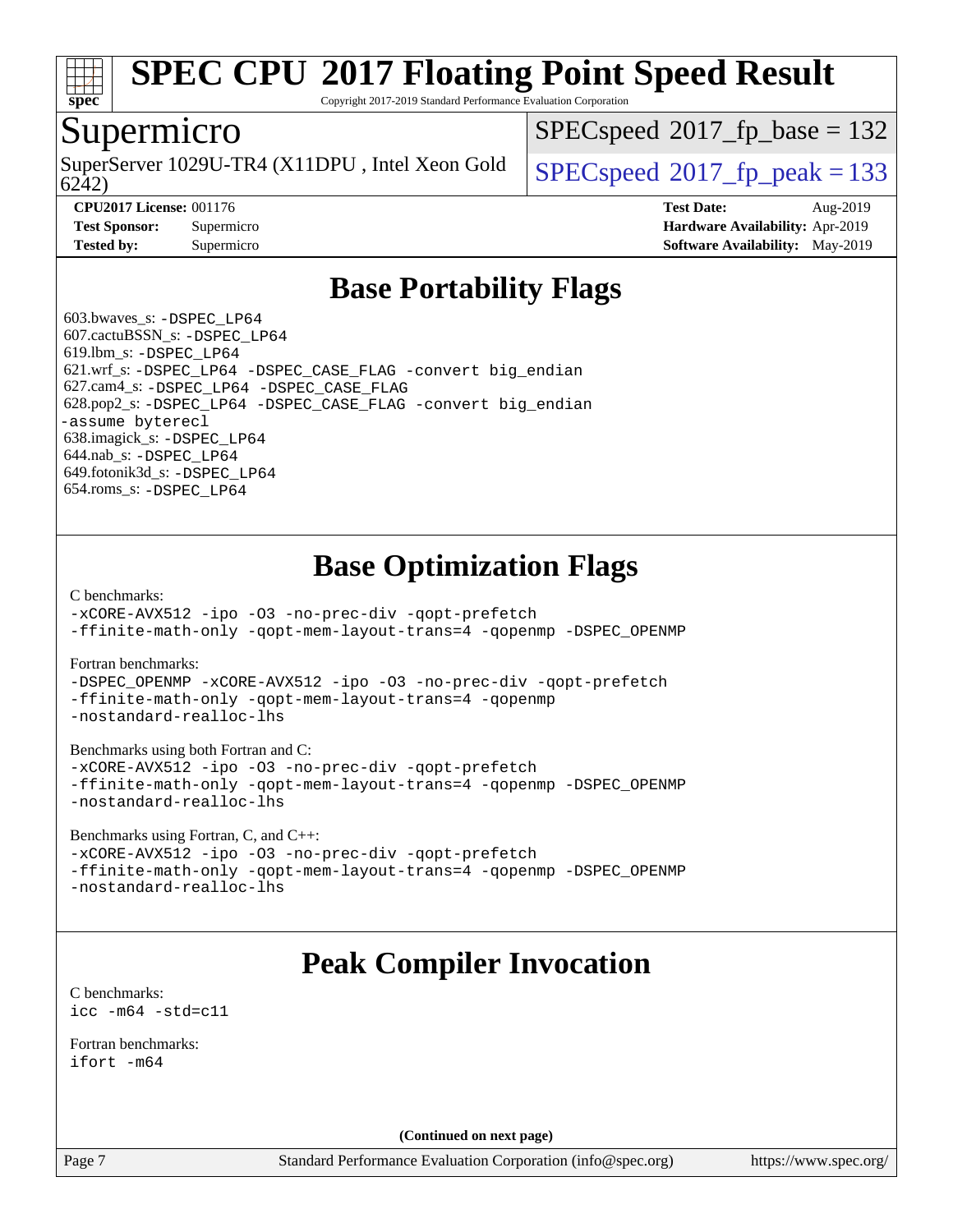

Copyright 2017-2019 Standard Performance Evaluation Corporation

### Supermicro

6242) SuperServer 1029U-TR4 (X11DPU, Intel Xeon Gold  $\big|$  [SPECspeed](http://www.spec.org/auto/cpu2017/Docs/result-fields.html#SPECspeed2017fppeak)®2017 fp\_peak = 133

[SPECspeed](http://www.spec.org/auto/cpu2017/Docs/result-fields.html#SPECspeed2017fpbase)<sup>®</sup>2017 fp base = 132

**[CPU2017 License:](http://www.spec.org/auto/cpu2017/Docs/result-fields.html#CPU2017License)** 001176 **[Test Date:](http://www.spec.org/auto/cpu2017/Docs/result-fields.html#TestDate)** Aug-2019 **[Test Sponsor:](http://www.spec.org/auto/cpu2017/Docs/result-fields.html#TestSponsor)** Supermicro **[Hardware Availability:](http://www.spec.org/auto/cpu2017/Docs/result-fields.html#HardwareAvailability)** Apr-2019 **[Tested by:](http://www.spec.org/auto/cpu2017/Docs/result-fields.html#Testedby)** Supermicro **[Software Availability:](http://www.spec.org/auto/cpu2017/Docs/result-fields.html#SoftwareAvailability)** May-2019

## **[Peak Compiler Invocation \(Continued\)](http://www.spec.org/auto/cpu2017/Docs/result-fields.html#PeakCompilerInvocation)**

[Benchmarks using both Fortran and C](http://www.spec.org/auto/cpu2017/Docs/result-fields.html#BenchmarksusingbothFortranandC): [ifort -m64](http://www.spec.org/cpu2017/results/res2019q3/cpu2017-20190819-17121.flags.html#user_CC_FCpeak_intel_ifort_64bit_24f2bb282fbaeffd6157abe4f878425411749daecae9a33200eee2bee2fe76f3b89351d69a8130dd5949958ce389cf37ff59a95e7a40d588e8d3a57e0c3fd751) [icc -m64 -std=c11](http://www.spec.org/cpu2017/results/res2019q3/cpu2017-20190819-17121.flags.html#user_CC_FCpeak_intel_icc_64bit_c11_33ee0cdaae7deeeab2a9725423ba97205ce30f63b9926c2519791662299b76a0318f32ddfffdc46587804de3178b4f9328c46fa7c2b0cd779d7a61945c91cd35)

[Benchmarks using Fortran, C, and C++:](http://www.spec.org/auto/cpu2017/Docs/result-fields.html#BenchmarksusingFortranCandCXX) [icpc -m64](http://www.spec.org/cpu2017/results/res2019q3/cpu2017-20190819-17121.flags.html#user_CC_CXX_FCpeak_intel_icpc_64bit_4ecb2543ae3f1412ef961e0650ca070fec7b7afdcd6ed48761b84423119d1bf6bdf5cad15b44d48e7256388bc77273b966e5eb805aefd121eb22e9299b2ec9d9) [icc -m64 -std=c11](http://www.spec.org/cpu2017/results/res2019q3/cpu2017-20190819-17121.flags.html#user_CC_CXX_FCpeak_intel_icc_64bit_c11_33ee0cdaae7deeeab2a9725423ba97205ce30f63b9926c2519791662299b76a0318f32ddfffdc46587804de3178b4f9328c46fa7c2b0cd779d7a61945c91cd35) [ifort -m64](http://www.spec.org/cpu2017/results/res2019q3/cpu2017-20190819-17121.flags.html#user_CC_CXX_FCpeak_intel_ifort_64bit_24f2bb282fbaeffd6157abe4f878425411749daecae9a33200eee2bee2fe76f3b89351d69a8130dd5949958ce389cf37ff59a95e7a40d588e8d3a57e0c3fd751)

**[Peak Portability Flags](http://www.spec.org/auto/cpu2017/Docs/result-fields.html#PeakPortabilityFlags)**

Same as Base Portability Flags

## **[Peak Optimization Flags](http://www.spec.org/auto/cpu2017/Docs/result-fields.html#PeakOptimizationFlags)**

[C benchmarks](http://www.spec.org/auto/cpu2017/Docs/result-fields.html#Cbenchmarks):

 $619.$ lbm\_s: basepeak = yes

638.imagick\_s: basepeak = yes

```
 644.nab_s: -xCORE-AVX512 -ipo -O3 -no-prec-div -qopt-prefetch
-ffinite-math-only -qopt-mem-layout-trans=4 -qopenmp
-DSPEC_OPENMP
```
[Fortran benchmarks](http://www.spec.org/auto/cpu2017/Docs/result-fields.html#Fortranbenchmarks):

 $603.bwaves$  s: basepeak = yes

649.fotonik3d\_s: basepeak = yes

 654.roms\_s: [-DSPEC\\_OPENMP](http://www.spec.org/cpu2017/results/res2019q3/cpu2017-20190819-17121.flags.html#suite_peakFOPTIMIZE654_roms_s_DSPEC_OPENMP) [-xCORE-AVX512](http://www.spec.org/cpu2017/results/res2019q3/cpu2017-20190819-17121.flags.html#user_peakFOPTIMIZE654_roms_s_f-xCORE-AVX512) [-ipo](http://www.spec.org/cpu2017/results/res2019q3/cpu2017-20190819-17121.flags.html#user_peakFOPTIMIZE654_roms_s_f-ipo) [-O3](http://www.spec.org/cpu2017/results/res2019q3/cpu2017-20190819-17121.flags.html#user_peakFOPTIMIZE654_roms_s_f-O3) [-no-prec-div](http://www.spec.org/cpu2017/results/res2019q3/cpu2017-20190819-17121.flags.html#user_peakFOPTIMIZE654_roms_s_f-no-prec-div) [-qopt-prefetch](http://www.spec.org/cpu2017/results/res2019q3/cpu2017-20190819-17121.flags.html#user_peakFOPTIMIZE654_roms_s_f-qopt-prefetch) [-ffinite-math-only](http://www.spec.org/cpu2017/results/res2019q3/cpu2017-20190819-17121.flags.html#user_peakFOPTIMIZE654_roms_s_f_finite_math_only_cb91587bd2077682c4b38af759c288ed7c732db004271a9512da14a4f8007909a5f1427ecbf1a0fb78ff2a814402c6114ac565ca162485bbcae155b5e4258871) [-qopt-mem-layout-trans=4](http://www.spec.org/cpu2017/results/res2019q3/cpu2017-20190819-17121.flags.html#user_peakFOPTIMIZE654_roms_s_f-qopt-mem-layout-trans_fa39e755916c150a61361b7846f310bcdf6f04e385ef281cadf3647acec3f0ae266d1a1d22d972a7087a248fd4e6ca390a3634700869573d231a252c784941a8) [-qopenmp](http://www.spec.org/cpu2017/results/res2019q3/cpu2017-20190819-17121.flags.html#user_peakFOPTIMIZE654_roms_s_qopenmp_16be0c44f24f464004c6784a7acb94aca937f053568ce72f94b139a11c7c168634a55f6653758ddd83bcf7b8463e8028bb0b48b77bcddc6b78d5d95bb1df2967) [-nostandard-realloc-lhs](http://www.spec.org/cpu2017/results/res2019q3/cpu2017-20190819-17121.flags.html#user_peakEXTRA_FOPTIMIZE654_roms_s_f_2003_std_realloc_82b4557e90729c0f113870c07e44d33d6f5a304b4f63d4c15d2d0f1fab99f5daaed73bdb9275d9ae411527f28b936061aa8b9c8f2d63842963b95c9dd6426b8a)

[Benchmarks using both Fortran and C](http://www.spec.org/auto/cpu2017/Docs/result-fields.html#BenchmarksusingbothFortranandC):

 621.wrf\_s: [-prof-gen](http://www.spec.org/cpu2017/results/res2019q3/cpu2017-20190819-17121.flags.html#user_peakPASS1_CFLAGSPASS1_FFLAGSPASS1_LDFLAGS621_wrf_s_prof_gen_5aa4926d6013ddb2a31985c654b3eb18169fc0c6952a63635c234f711e6e63dd76e94ad52365559451ec499a2cdb89e4dc58ba4c67ef54ca681ffbe1461d6b36)(pass 1) [-prof-use](http://www.spec.org/cpu2017/results/res2019q3/cpu2017-20190819-17121.flags.html#user_peakPASS2_CFLAGSPASS2_FFLAGSPASS2_LDFLAGS621_wrf_s_prof_use_1a21ceae95f36a2b53c25747139a6c16ca95bd9def2a207b4f0849963b97e94f5260e30a0c64f4bb623698870e679ca08317ef8150905d41bd88c6f78df73f19)(pass 2) [-O2](http://www.spec.org/cpu2017/results/res2019q3/cpu2017-20190819-17121.flags.html#user_peakPASS1_COPTIMIZEPASS1_FOPTIMIZE621_wrf_s_f-O2) [-xCORE-AVX512](http://www.spec.org/cpu2017/results/res2019q3/cpu2017-20190819-17121.flags.html#user_peakPASS2_COPTIMIZEPASS2_FOPTIMIZE621_wrf_s_f-xCORE-AVX512) [-qopt-prefetch](http://www.spec.org/cpu2017/results/res2019q3/cpu2017-20190819-17121.flags.html#user_peakPASS1_COPTIMIZEPASS1_FOPTIMIZEPASS2_COPTIMIZEPASS2_FOPTIMIZE621_wrf_s_f-qopt-prefetch) [-ipo](http://www.spec.org/cpu2017/results/res2019q3/cpu2017-20190819-17121.flags.html#user_peakPASS2_COPTIMIZEPASS2_FOPTIMIZE621_wrf_s_f-ipo) [-O3](http://www.spec.org/cpu2017/results/res2019q3/cpu2017-20190819-17121.flags.html#user_peakPASS2_COPTIMIZEPASS2_FOPTIMIZE621_wrf_s_f-O3) [-ffinite-math-only](http://www.spec.org/cpu2017/results/res2019q3/cpu2017-20190819-17121.flags.html#user_peakPASS1_COPTIMIZEPASS1_FOPTIMIZEPASS2_COPTIMIZEPASS2_FOPTIMIZE621_wrf_s_f_finite_math_only_cb91587bd2077682c4b38af759c288ed7c732db004271a9512da14a4f8007909a5f1427ecbf1a0fb78ff2a814402c6114ac565ca162485bbcae155b5e4258871) [-no-prec-div](http://www.spec.org/cpu2017/results/res2019q3/cpu2017-20190819-17121.flags.html#user_peakPASS2_COPTIMIZEPASS2_FOPTIMIZE621_wrf_s_f-no-prec-div) [-qopt-mem-layout-trans=4](http://www.spec.org/cpu2017/results/res2019q3/cpu2017-20190819-17121.flags.html#user_peakPASS1_COPTIMIZEPASS1_FOPTIMIZEPASS2_COPTIMIZEPASS2_FOPTIMIZE621_wrf_s_f-qopt-mem-layout-trans_fa39e755916c150a61361b7846f310bcdf6f04e385ef281cadf3647acec3f0ae266d1a1d22d972a7087a248fd4e6ca390a3634700869573d231a252c784941a8) [-DSPEC\\_SUPPRESS\\_OPENMP](http://www.spec.org/cpu2017/results/res2019q3/cpu2017-20190819-17121.flags.html#suite_peakPASS1_COPTIMIZEPASS1_FOPTIMIZE621_wrf_s_DSPEC_SUPPRESS_OPENMP) [-qopenmp](http://www.spec.org/cpu2017/results/res2019q3/cpu2017-20190819-17121.flags.html#user_peakPASS2_COPTIMIZEPASS2_FOPTIMIZE621_wrf_s_qopenmp_16be0c44f24f464004c6784a7acb94aca937f053568ce72f94b139a11c7c168634a55f6653758ddd83bcf7b8463e8028bb0b48b77bcddc6b78d5d95bb1df2967) [-DSPEC\\_OPENMP](http://www.spec.org/cpu2017/results/res2019q3/cpu2017-20190819-17121.flags.html#suite_peakPASS2_COPTIMIZEPASS2_FOPTIMIZE621_wrf_s_DSPEC_OPENMP) [-nostandard-realloc-lhs](http://www.spec.org/cpu2017/results/res2019q3/cpu2017-20190819-17121.flags.html#user_peakEXTRA_FOPTIMIZE621_wrf_s_f_2003_std_realloc_82b4557e90729c0f113870c07e44d33d6f5a304b4f63d4c15d2d0f1fab99f5daaed73bdb9275d9ae411527f28b936061aa8b9c8f2d63842963b95c9dd6426b8a)

 $627$ .cam $4$ <sub>-</sub>s: basepeak = yes

**(Continued on next page)**